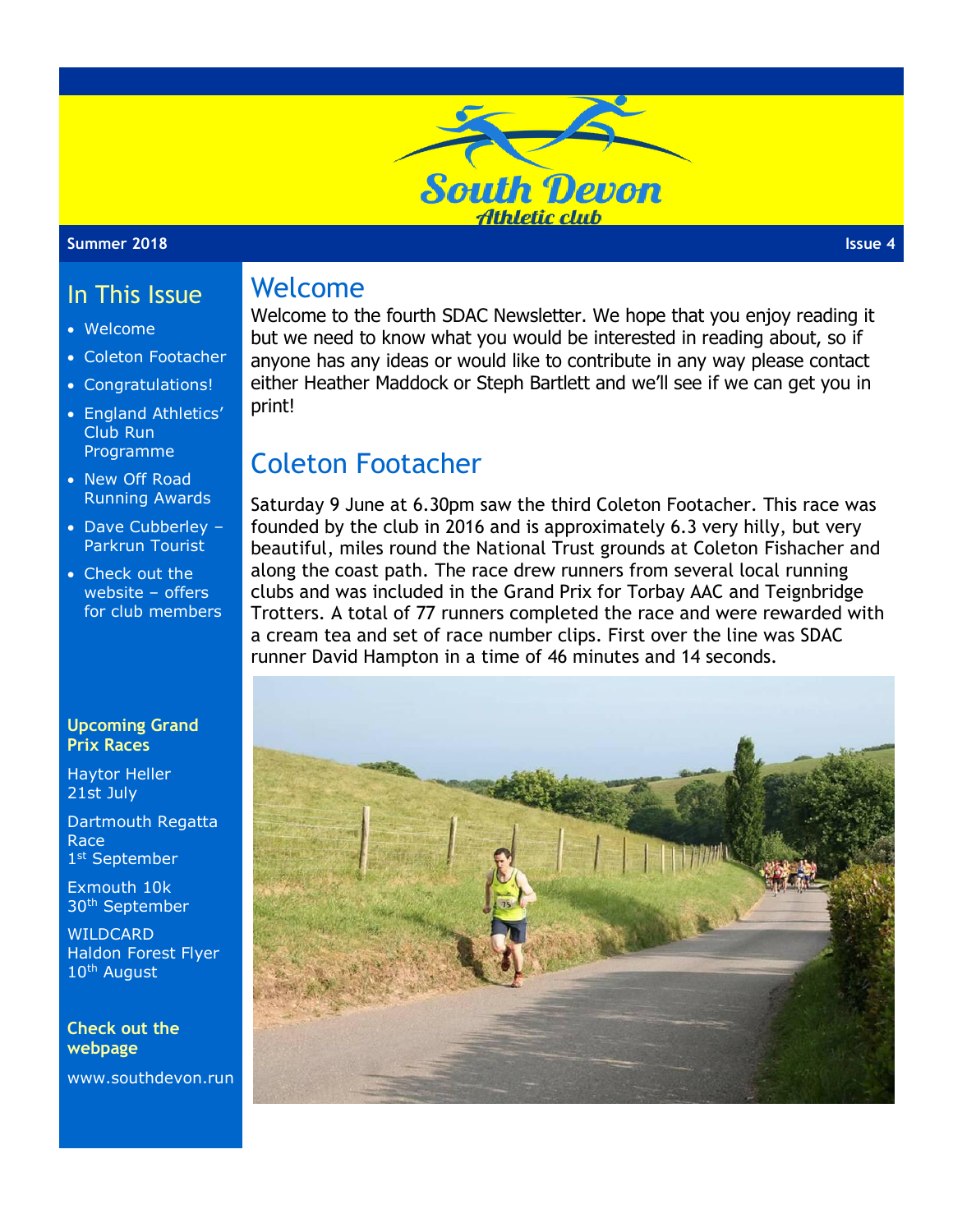

# Congratulations

Congratulations to the latest winners of Achiever of the month awards:

### **Seniors section:**

**March** – Andrea Wall for a PB at Bideford Half Marathon 1:59:56

**April** – David Hampton for 1st place at the Honiton Hippo in 51:41 and John Drennan for successfully applying for money from the Mayoral Fund for First Aid courses

**May** – Chris Reece for the Edinburgh Marathon where he knocked 1hr off his marathon PB time

**June –** Michelle Coles for her PB at Torbay Half Marathon 1:59:24

### **Juniors Section:**

**March – Alex Smaller for an excellent and entertaining high jump in the Grand Prix and Guy Ackroyd for good improvement, including the parkrun on 30 March in 20:14**

**April – Evie Chapman for showing good progress over the year and Caitlin Moss for her performance in the Honiton Hippo**

**May – Francis Hayes for a PB performance on the 3.5 mile beaches run and overall fastest on the juniors 800m Grand Prix**

**June** – May Battye for always training and competing with feisty determination and never giving up and Grace Hart for showing demonstrable improvements in her athletic abilities throughout the year

*If you have done something representing the club during the month let us know about it and you could be up for a nomination for Achiever of the month. It doesn't even need to involve you actually putting your trainers on and running it can be anything for the benefit of the club!*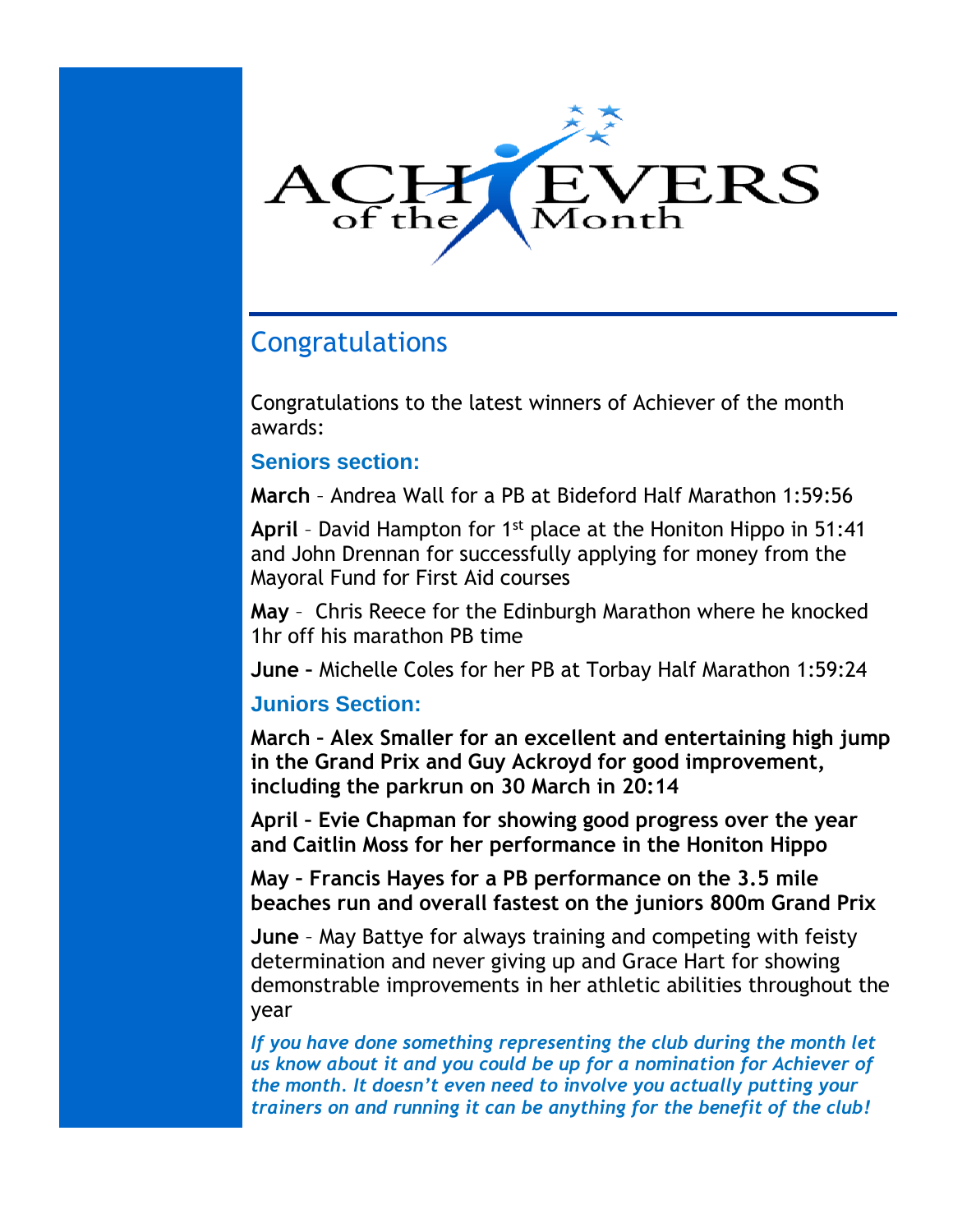

# **England Athletics' Club Run Programme**

As you all know SDAC is one of 40 clubs that has been included in England Athletics' Club Run Programme. Under this programme we will have 3training sessions with Graeme Riley from England Athletics. Graeme is a Level 2 Performance Coach and EA Tutor and has 20 years experience in coaching.

The dates for the sessions have now been agreed and are Thursday 23 August, Thursday 13 September and Thursday 4 October.

Each session should include:

- $\triangleright$  An explanation of the session and its aims for that evening
- $\triangleright$  A warm up to include a range of mobility, activation, running technique and drill work
- $\triangleright$  A main session component for 10k runners
- $\triangleright$  Cool down and stretching
- $\triangleright$  Opportunity either before or after the main session for a 15-30 minutes questions and answers session or informal discussion around topics such as race day prep, nutrition, tapering etc.

This is a great opportunity for the club so let's all make the most of it no matter how fast or slow you think you are  $-$  it's for us all!!!

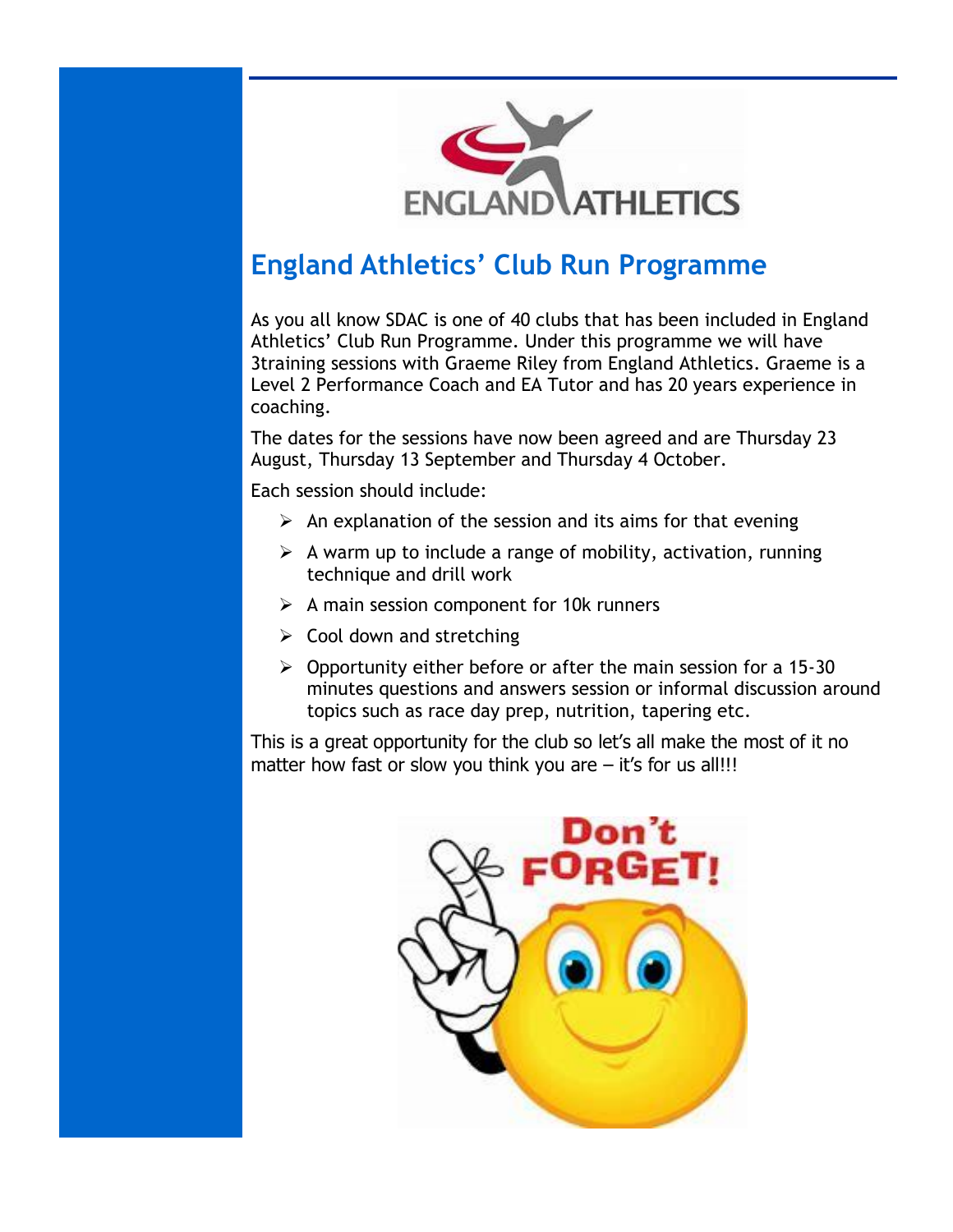## **Social Events – it's not all just running**

#### **Beach Barbeque**

What better after training than a barbecue? Our training session on Tuesday 19 June took place on Goodrington Sands, so after training hard on the beach that's exactly what we did. People brought down disposable and small barbecues and bags full of food and drink and we sat and enjoyed the views and good company for a perfect end to an evening's training.

#### **SDAC 21st Birthday Cruise**

An important date for your diary – Saturday 28 July.

Preparations for this are already well underway so don't miss out! If you haven't already put your name down there is a sign up list on the notice board. The cost is just £10 per person (£5 for under 18) the money to be given to Colin.

If you have any ideas for a social event let someone on the committee know. We promise a suggestion does not mean you will be then responsible for all the arrangements. However we would love an help  $\odot$ 

### New Off Road Running Awards

Starting this year the club is introducing some new awards for off road running. There are 3 new awards for both male and female.

- $\triangleright$  Up to and including Half Marathon
- $\triangleright$  Above Half Marathon and up to and including Marathon
- $\triangleright$  Above Marathon distance

The first two categories are to be decided using the World Masters Athletics 2015 tables. Although these are primarily for road races they will be used as a consistent model for age grading as there is no current standard for multiterrain races.

The third category will be awarded by the awards committee on a subjective basis.

To qualify for one of the awards you need to be a fully paid up member of SDAC and enter the race as such. Awards will be applied to any multi-terrain race which operates under a license and excludes cross country and parkrun.

So dust off your trail shoes and try an off road event or two.

Most important - don't forget to let our press officer Howard know your results so that we can include them in calculating the awards.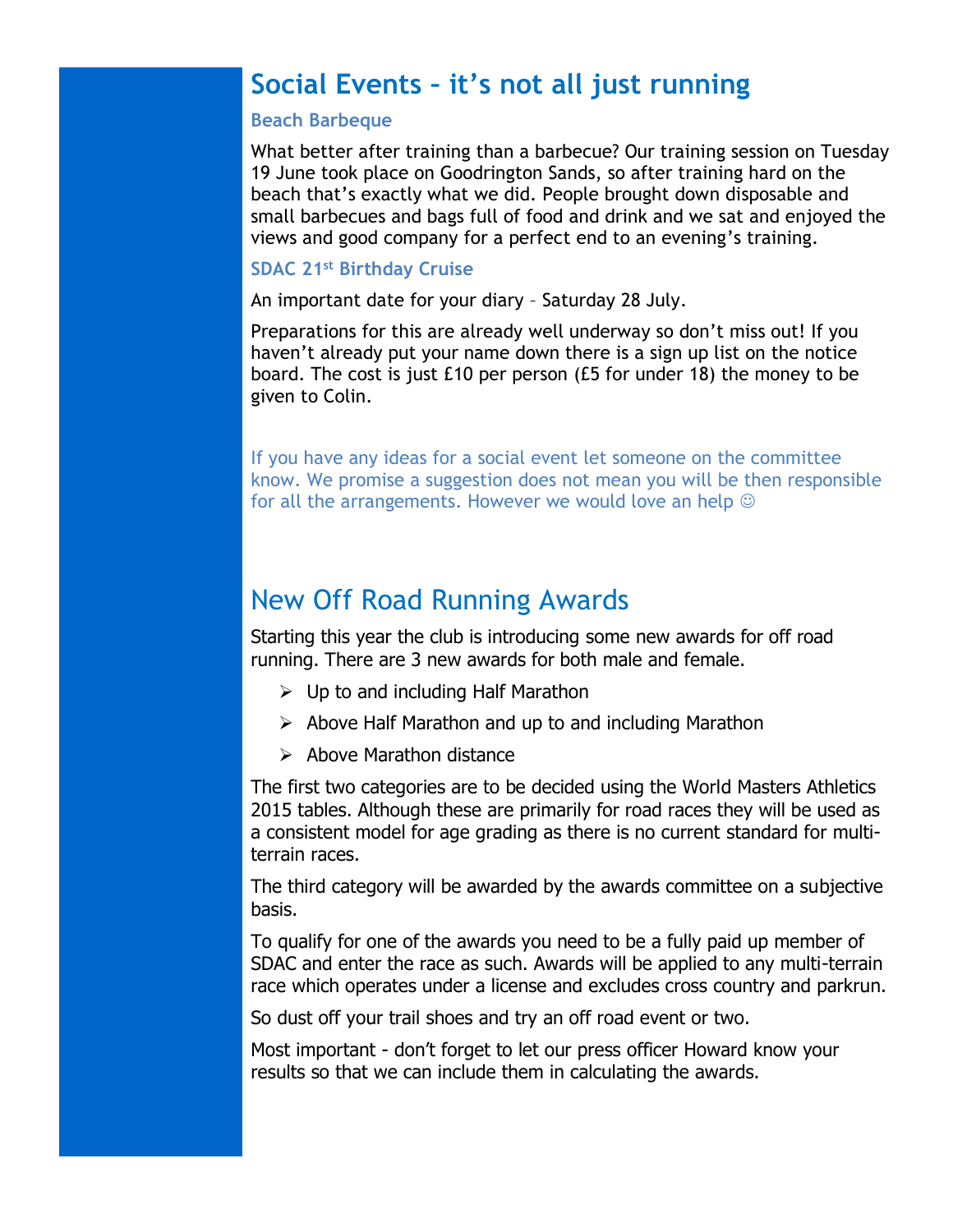## Dave Cubberley – Parkrun Tourist

Club member Dave Cubberley loves to do parkruns!



"**I've been asked to do a write up about my parkrun experiences. Don't worry it won't be too long winded."**

I found out about parkrun in 2015 from a physiotherapist who was treating me for an achilles tendon injury I sustained as I was training for my first 10k. I was living in Aldershot at the time and the parkrun was 10 minutes down the road. I was injured in January and I was back running end of April and the Tenby 10k was at the end of July.

I did my first Rushmoor parkrun on the 8th August 2015. After doing the 10k I was hooked with running anyway but my first parkrun really did it for me, I found it so friendly and easy to take part and it's free.

Since then I have done 69 parkruns at 17 different locations.

The furthest away so far has been Pollok in Glasgow which was hilly though woodland....you would all would love it.

Reading had a nice stretch of run along the Thames.

Southsea and Minehead were both nice runs along the seafront.

Newbury was partly run on Greenham Common airbase, some of you might remember the women who protested outside for many years.

I ran Frimley and helped my daughter pick her wedding dress on the same day and ran Andover on the morning of my daughter's wedding about a year apart.

The saddest parkrun was Little Stoke which was the first parkrun to be cancelled due to the local council wanting to charge people to run which isn't parkruns policy. I ran there because it was a good friends local, and was due to close not long after so I drove from Aldershot did the parkrun, had a big Toby breakfast and then drove home.....Yeah, yeah I know, mad or what. The best so far has to be The Eden Project parkrun (in the picture). Running from the top car park down into the bowl and seeing the biomos appear though the shrubbery is truly awesome and the brilliant part of taking part is you get free entry to the Eden Project after with anyone you're with. Also done Parke, Frimley Lodge, Woking, Bolton, Royal Tunbridge wells, Hanley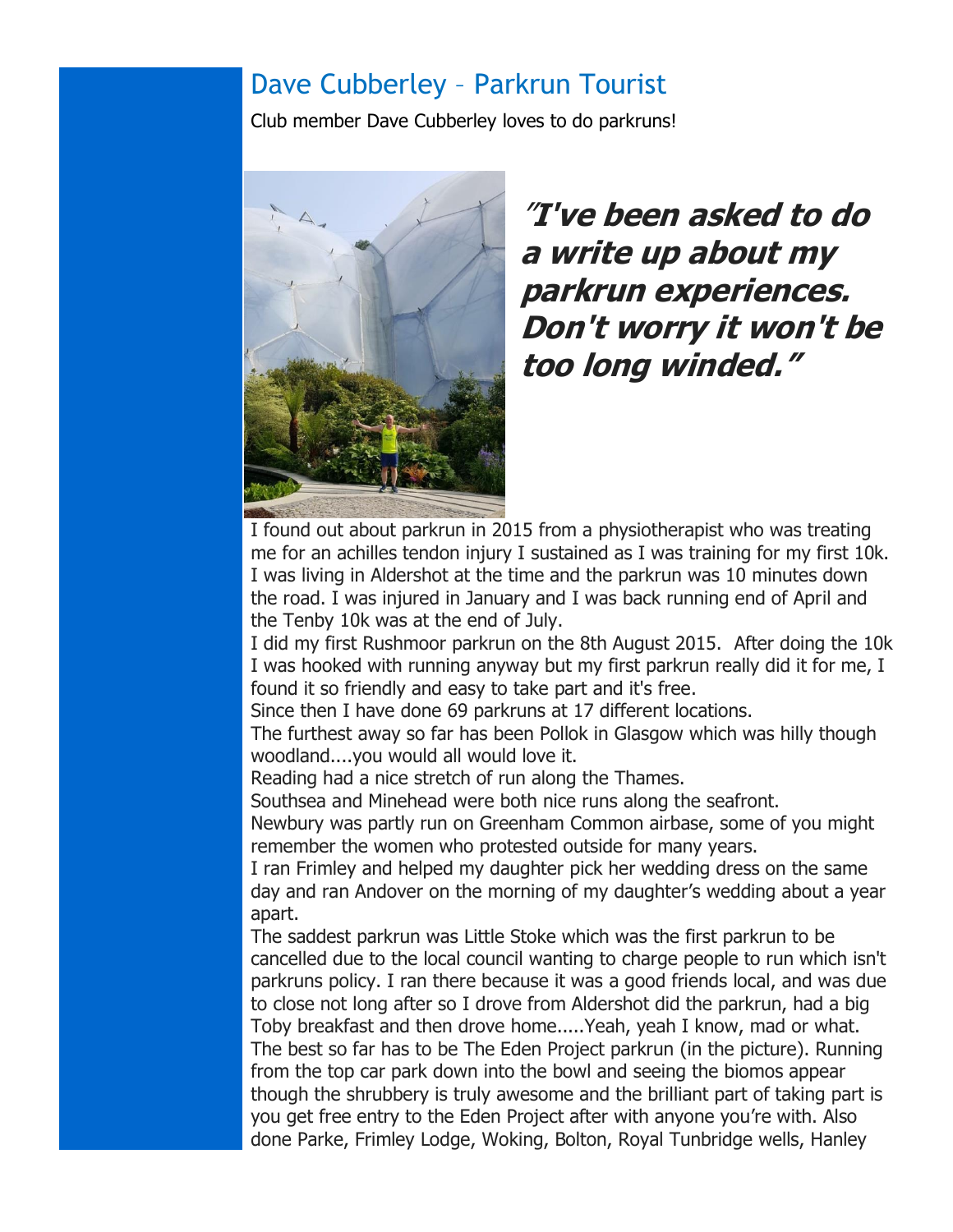and Guildford.

Everywhere I have been I've found people to chat with and always try to say hello to the Run Director.

My mission is to do all the parkruns in Devon and Cornwall and hopefully go on holiday aboard somewhere which has a parkrun.

I've done a bit of volunteering which is how parkruns happen on a Saturday morning, always good to do and a great way to get to know people and all the jobs are easy to do. My first volunteer roll at Rushmoor was timekeeper, nervous or what? but it all went well. I've seen many people go from couch to 5k so parkrun has been truly inspirational to them, long may parkrun go on.

For me, my target is to hit the milestone of a 100 parkruns, a few to go yet. Keep on running as the song goes.

# Check out the Club Webpage

To find out what's going on with SDAC visit our club webpage

### southdevon.run

This site is maintained by a dedicated team of volunteers that do there best to keep you all informed with the latest club information. If there are any errors, please do email and let us know. On the odd occasion items are a tab behind, please don't take offence at this. The team do their best to keep on top of it all, but they do also have other commitments such as fulltime jobs and families etc.

New page recently added is – "Members offers"

Did you know that as a member of SDAC and England Athletics you can get discounts on a range of sports goods and services?

Check out the webpage – About Us – Member Offers for details.

Whether it's new kit you need, exercise classes, sports therapy or physiotherapy check the website first. Please remember though that if you take up one of the offers, take your EA registration card along with you to show that you are a member of the club.